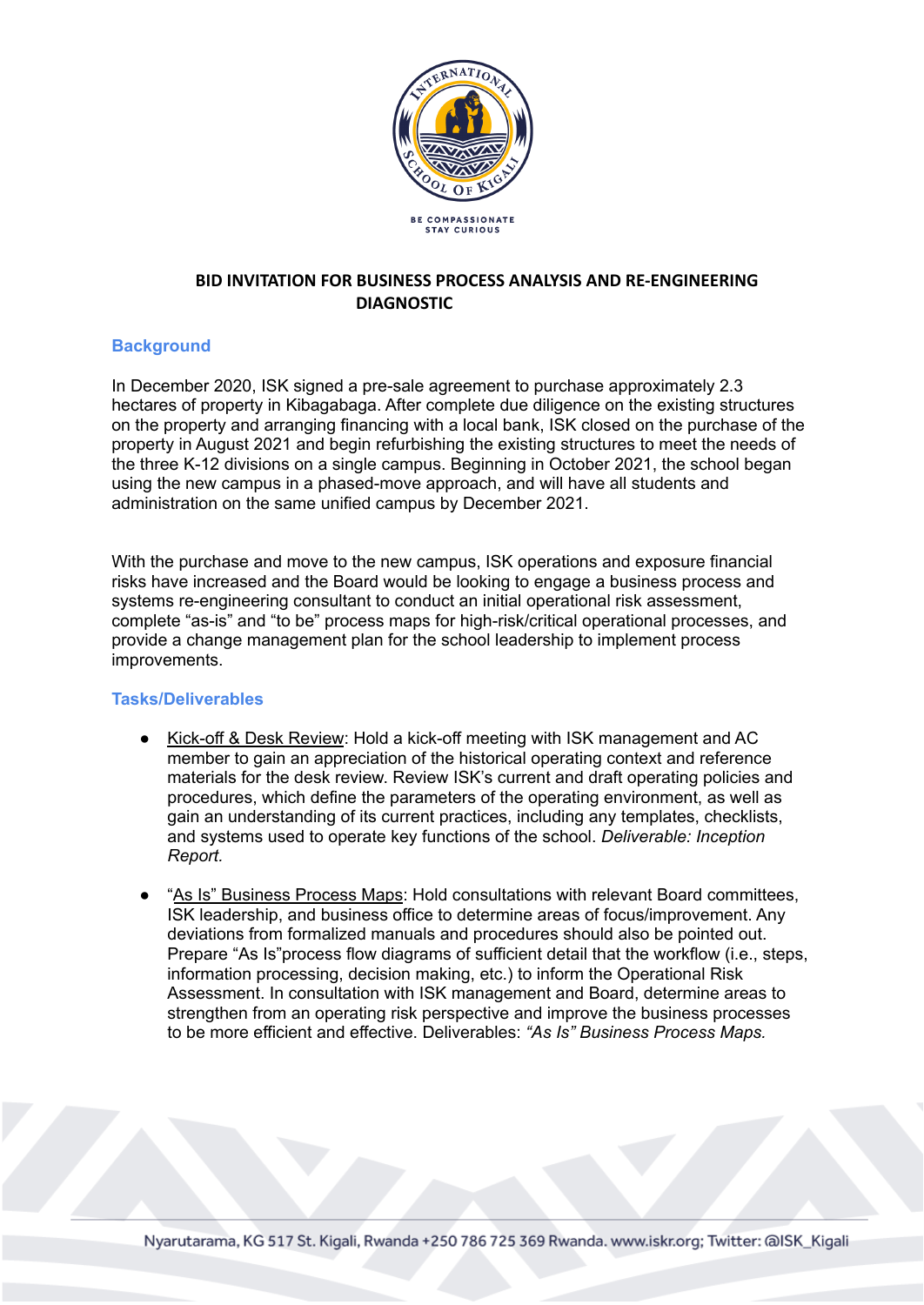

- Operational Risk Assessment: Conduct an operational risk assessment to validate known operational risks, as well as identify other operational practices that would be categorized as "critical" (i.e., likelihood is imminent or frequent, and impact is major or catastrophic). *Deliverable: Risk Assessment Matrix.*
- "To Be" Business Process Maps: Based on the operational risk assessment and consultation with ISK management and Board members, prepare "To Be" process flow diagrams. *Deliverables: "To Be" Business Process Maps.*
- Change Management Plan: In consultation with ISK management and Board members, prepare a change management plan to implement the required organizational and operating changes to move from the "As Is" processes to the "To Be" processes. The change management plan should note any financial and human resources, as well new or improved templates, checklists, and information systems. *Deliverable: Change Management Plan*

#### **Deliverables Schedule**

The initiative is expected to be completed within eight (8) weeks according to the following deliverable schedule. All target delivery dates are based on when the kick-off meeting is held.

| <b>Deliverable</b>        | <b>Target Delivery Date</b> |
|---------------------------|-----------------------------|
| 1. Inception Report       | By end of week one          |
| 2. Risk Assessment Matrix | By end of week two          |
| 3. Business Process Maps  | By end of week four         |
| 4. Change Management Plan | By end of week six          |
| 5. Final Report           | By end of week eight        |